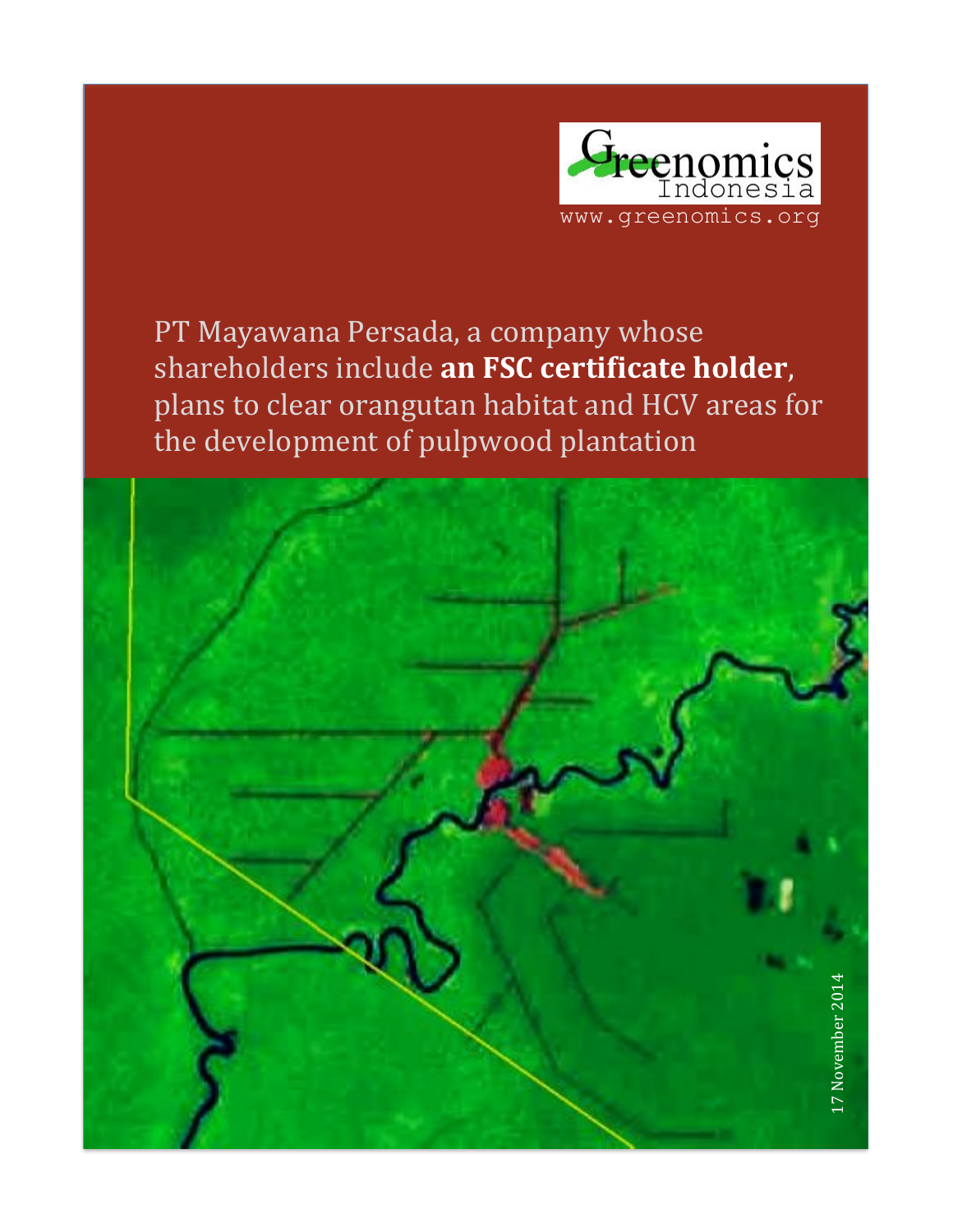When HCVRN conducted its peer review on the HCV assessment report on the concession, PT Mayawana Persada opened up HCV areas for the development of basic infrastructure for the purposes of land clearing and timber transportation.

The HCV assessment report on the concession prepared by Hatfield Indonesia would not have caused "major confusion" if all HCV areas had been recommended for protection.

JICA, as one of the parties associated with the HCV assessment in the PT Mayawana Persada concession, should have recommended that the identified HCV areas be protected in their entirety.

WWF's GFTN needs to take substantial steps, given that the FSC certificate holder which is a shareholder of PT Mayawana Persada is also a member of WWF's GFTN.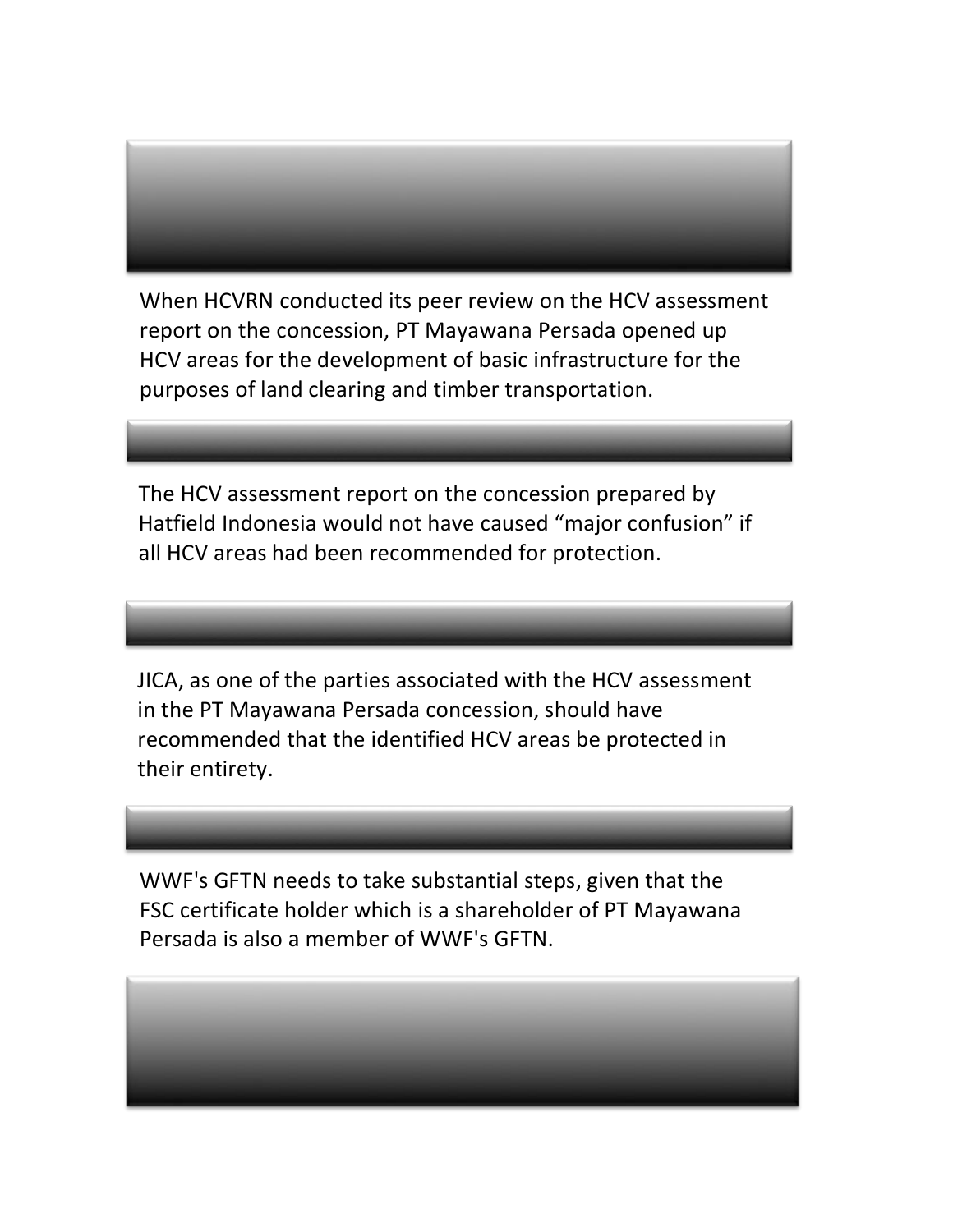The big question that arises is why PT Mayawana Persada – a pulpwood plantation concession in West Kalimantan, one of whose shareholders is PT SJM, an FSC  $c$ ertificate holder – elected to build basic infrastructure, such as roads and a river port, which involved the opening up of forested areas, at a time when the HCV assessment report on the concession was being peer reviewed by HCVRN? In fact, the forested areas that have been opened up form parts of large blocks of forested areas that have been identified as containing HCV areas.

The peer review by HCVRN on the HCV assessment report on the concession was requested by Hatfield Indonesia, which is the HCV assessor that prepared the said HCV assessment report. The report on the peer review conducted by HCVRN (September 2014) states that the HCV assessment report was prepared by Hatfield in June 2014.

In addition to revealing the opening up of forested areas that contain HCV areas while the HCVRN peer review was underway, the report also highlights the major confusion identified by HCVRN in respect of the HCV assessment report.

This "major confusion" is related to uncertainty over the treatment of the delineated HCV areas, which extend to some 66,900 hectares, or nearly half of the total concession area of 136,710 hectares.

HCVRN is well justified in highlighting confusion over the HCV assessment report as it not only states that the concession contains HCV areas covering some 66,900 hectares, but also states that only 20,700 hectares of the total HCV area cannot be developed for pulpwood plantation purposes.

The "major confusion" relates to the status of the other 46,200 hectares of HCV areas that are left after the abovementioned 20,700 hectares are cleared. It should be noted that, according to IUCN data, the 46,200 hectares in question are dominated by orangutan habitat.

This report provides a number of recommendations for the relevant parties in connection with the significant issues highlighted herein.

## **Background**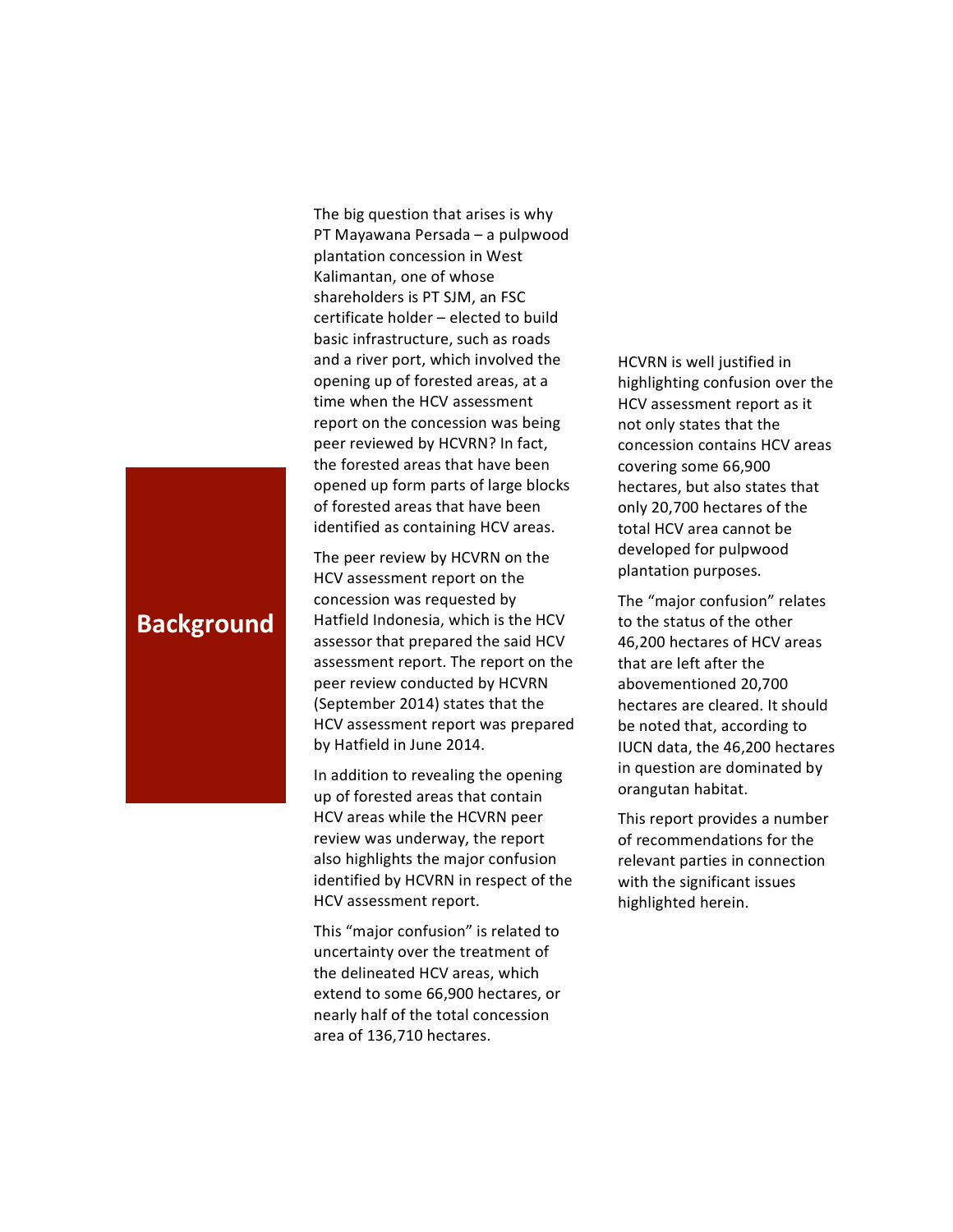# **Methodology**

The report is based on the findings of the HCVRN peer review on the HCV assessment report on PT Mayawana Persada (September 2014). Legal and spatial data that is relevant to this report is used as supporting data. Forest cover changes were identified using USGS Landsat 8 satellite images. Official forest cover data from the Ministry of Forestry is used to monitor forest-cover changes on a time-series basis.

# **Developing basic infrastructure by opening up HCV areas while HCVRN was conducting its peer!review**

PT Mayawana Persada, a subsidiary of the Alas Kusuma Group, has been proved to have opened up HCV areas by building roads and river port infrastructure. This infrastructure will be used for the preparation of landclearing operations and the transportation of timber by river.

Regrettably, this infrastructure was being developed at the same time as HCVRN was in the process of conducting its peer review on the HCV assessment report.

The development of road infrastructure for land-clearing purposes is taking place in the remaining large forested blocks contained in the concession, which includes HCV areas.

**The question that needs to be asked is what precisely** *motivated\$PT\$Mayawana\$* **Persada to adopt this course** *of action before the results of the peer review were published?\$The\$company's\$ management\$needs\$to\$* **explain what lay behind** *their\$decision.*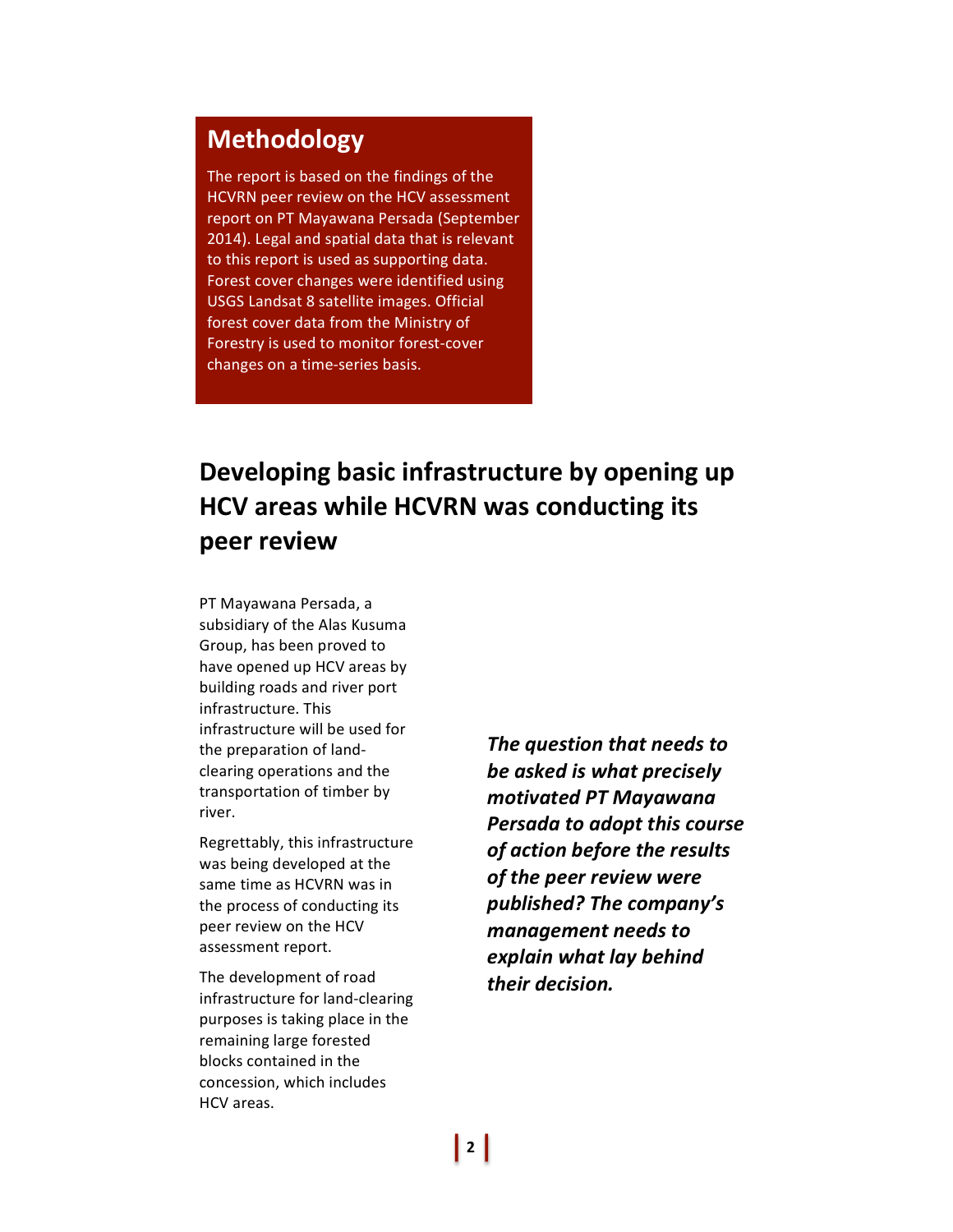These Landsat 8 satellite images taken between 1 May and 22 September 2014 clearly demonstrate that PT Mayawana Persada had opened up forested blocks for the construction of roads that would be used to facilitate the clearance of forested areas, including areas identified by Hatfield Indonesia as HCV areas.



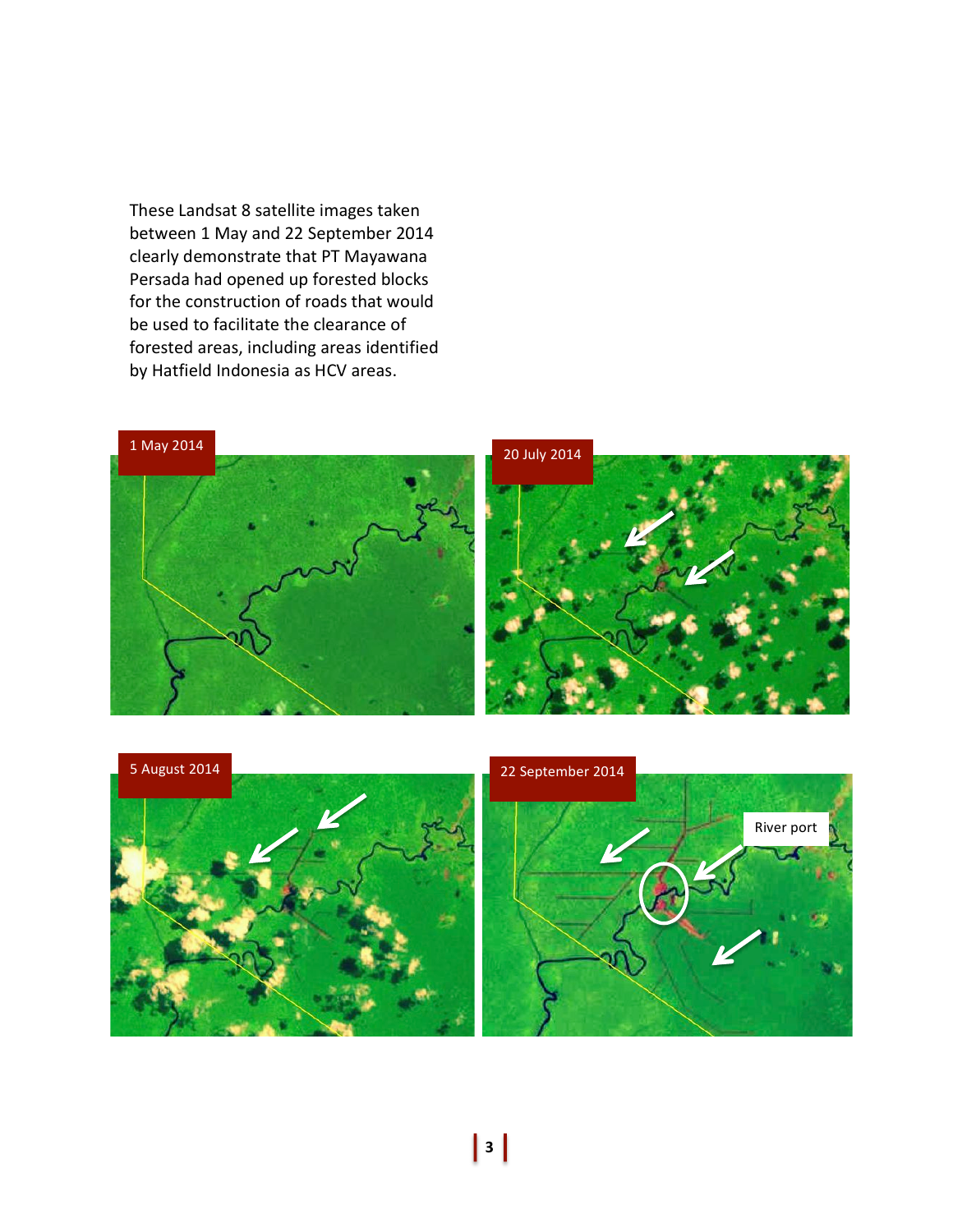# Such "major confusion" would not have ensued if all of the HCV areas (more or less equal in area to Singapore) had been recommended for protection

Hatfield Indonesia also needs to respond to the "major confusion" identified by the peer review conducted by HCVRN. The confusion need not have arisen if Hatfield Indonesia had explicitly stated that all of the HCV areas (covering an area of some  $66,900$  hectares – more or less the same size as Singapore) should be protected by PT Mayawana Persada. That is, Hatfield Indonesia would no longer need to classify the HCV areas which may be cleared for pulpwood plantation development and those that may not be cleared.

This map shows the distribution of orangutan habitat *(shaded in white)* in the PT Mayawana Persada concession and forest cover revealed by a Landsat 8 satellite image taken on 22 September 2014.

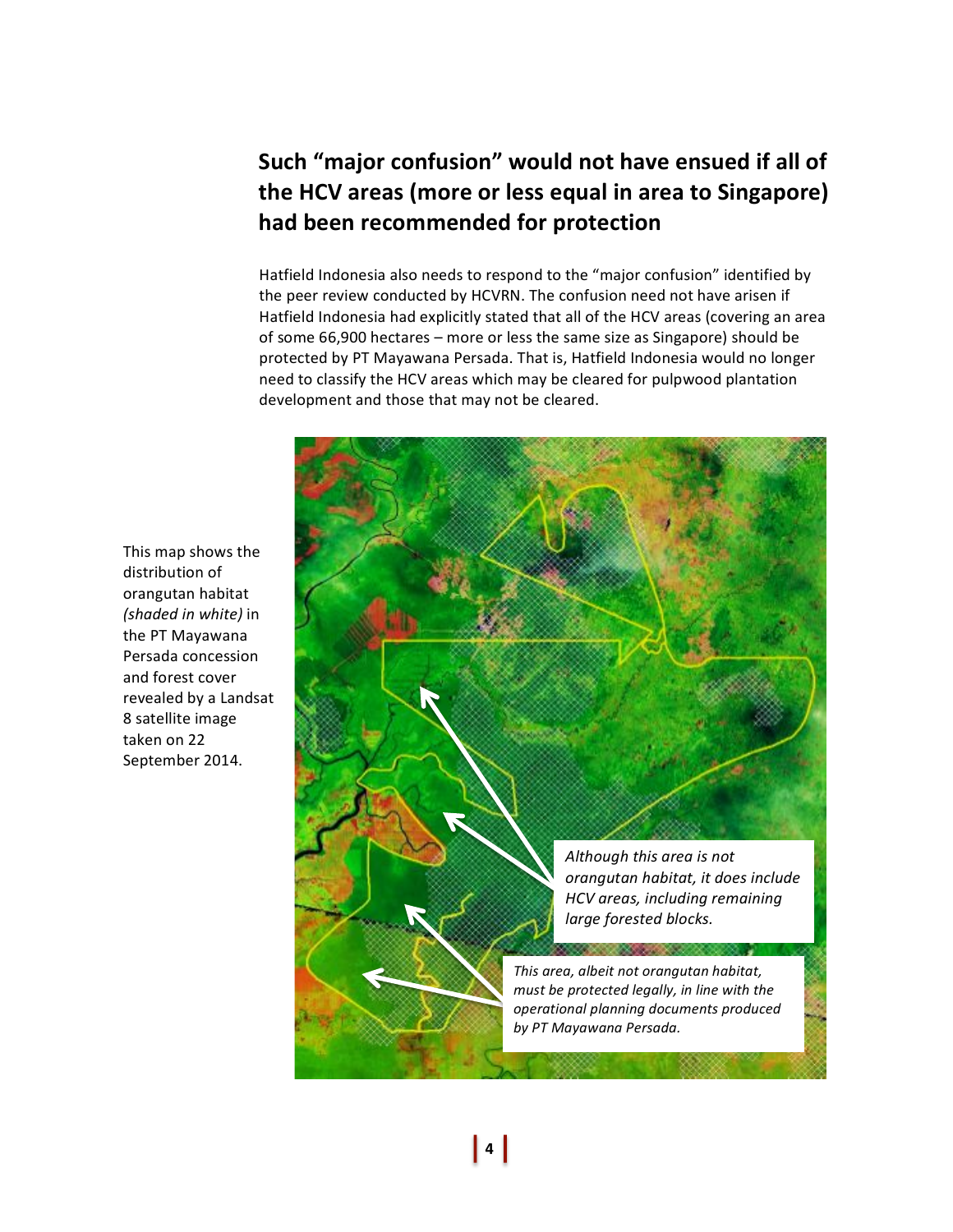

In conducting its HCV assessment on PT Mayawana Persada, Hatfield Indonesia should also have referred to the company's operations plan map, so that those areas that are required by law to be protected would automatically be included as HCV areas that must be protected.

JICA, which took part in the HCV assessment, needs to raise this issue so that no more areas that must by law be protected end up be cleared through the HCV assessment mechanism.